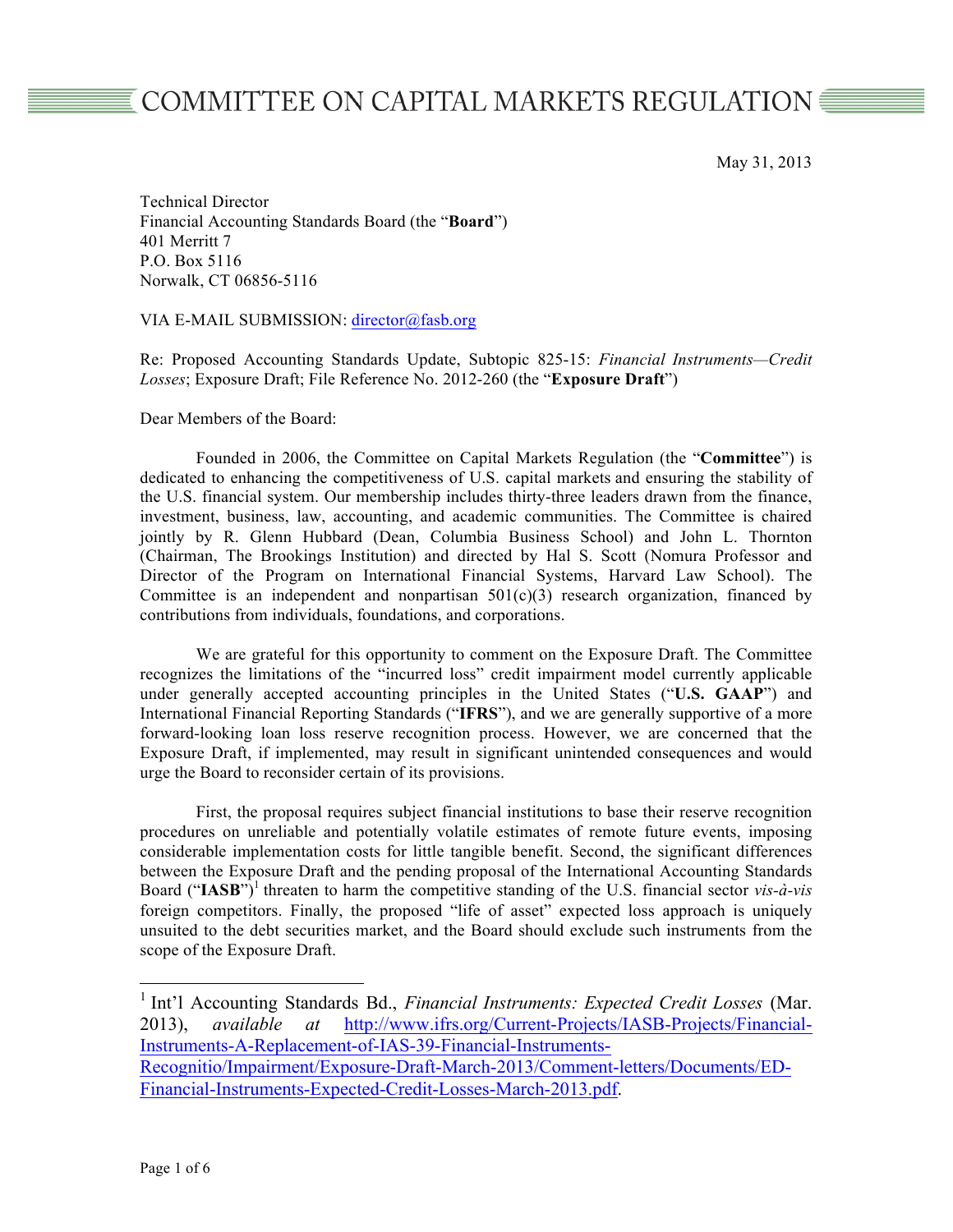#### **Comparison of Incurred Loss Model, Exposure Draft, and IASB Proposal**

Under current U.S. GAAP and IFRS, a lending institution must make an allowance for "incurred" loan and lease losses when (a) "information available before the financial statements are issued or are available to be issued . . . indicates that it is probable that an asset had been impaired or a liability had been incurred at the date of the financial statements" and (b) "the amount of loss can be reasonably estimated."<sup>2</sup> In determining the size of this allowance, a financial institution generally considers historical experience and present conditions—including exogenous factors, such as macroeconomic conditions—in modeling its loss estimates.<sup>3</sup>

Loan loss reserves reduce the value of a financial institution's loan assets and, as a result, reduce the institution's capital reserves by an equivalent amount. The size and timing of loan loss reserves are thus critical to the regulation of capital. Under the incurred loss model, loan loss reserves are typically understated during strong economic times. By contrast, during financial crises or economic downturns—*i*.*e*., when the probability of impairment events generally increases—institutions must substantially increase their loan loss reserves, thereby reducing their capital buffers. For example, following the 2008 financial crisis, U.S. banks increased their loan loss reserves from approximately \$50 billion to over \$250 billion.<sup>4</sup> The attendant reduction in capital can cause a decrease in lending activity, potentially exacerbating systemic risk and prolonging economic downturn.

The Exposure Draft eliminates the incurred loss model's "probable" threshold, instead requiring reporting entities to recognize an allowance for expected credit losses on all loans as of each reporting date.<sup>5</sup> "Expected credit loss" is defined as "a current estimate of all contractual cash flows not expected to be collected."<sup>6</sup> The Exposure Draft also expands the scope of information on which reporting entities must rely in estimating credit losses. In addition to "information about past events, including historical loss experience with similar assets" and "current conditions," the Exposure Draft calls for entities to incorporate "reasonable and supportable forecasts and their implications for expected credit losses."<sup>7</sup>

Like the Board's approach, the "three buckets" or "three stages" approach proposed by IASB would incorporate historical experience, current conditions, and reasonable and supportable forecasts in estimating expected credit losses. However, in practice, the Board and IASB approaches will differ significantly as to the timing of loss recognition. Under the IASB proposal, recognition as of a given reporting date is based on expected shortfalls in contractual cash flows and is limited to defaults expected over the next 12 months, unless the relevant financial assets

<sup>&</sup>lt;sup>2</sup> ACCOUNTING STANDARDS CODIFICATION, § 450-20-25 (Fin. Accounting Standards Bd. 2009).

<sup>3</sup> Fin. Accounting Standards Bd., *Financial Instruments–Credit Losses (Subtopic 825- 15)*, at 3 (Dec. 2012), *available at* http://www.fasb.org/cs/BlobServer?blobkey=id&blobwhere=1175825477164&blobheade<br>r=application%2Fpdf&blobcol=urldata&blobtable=MungoBlobs.

<sup>&</sup>lt;sup>4</sup> Michael Rapoport, *Rule Split to Put U.S. Banks at a Loss*, WALL ST. J., Feb. 28, 2013, at C1.

<sup>5</sup> Fin. Accounting Standards Bd., *supra* note 3, at 14. <sup>6</sup> *Id*. <sup>7</sup> *Id*. at 15.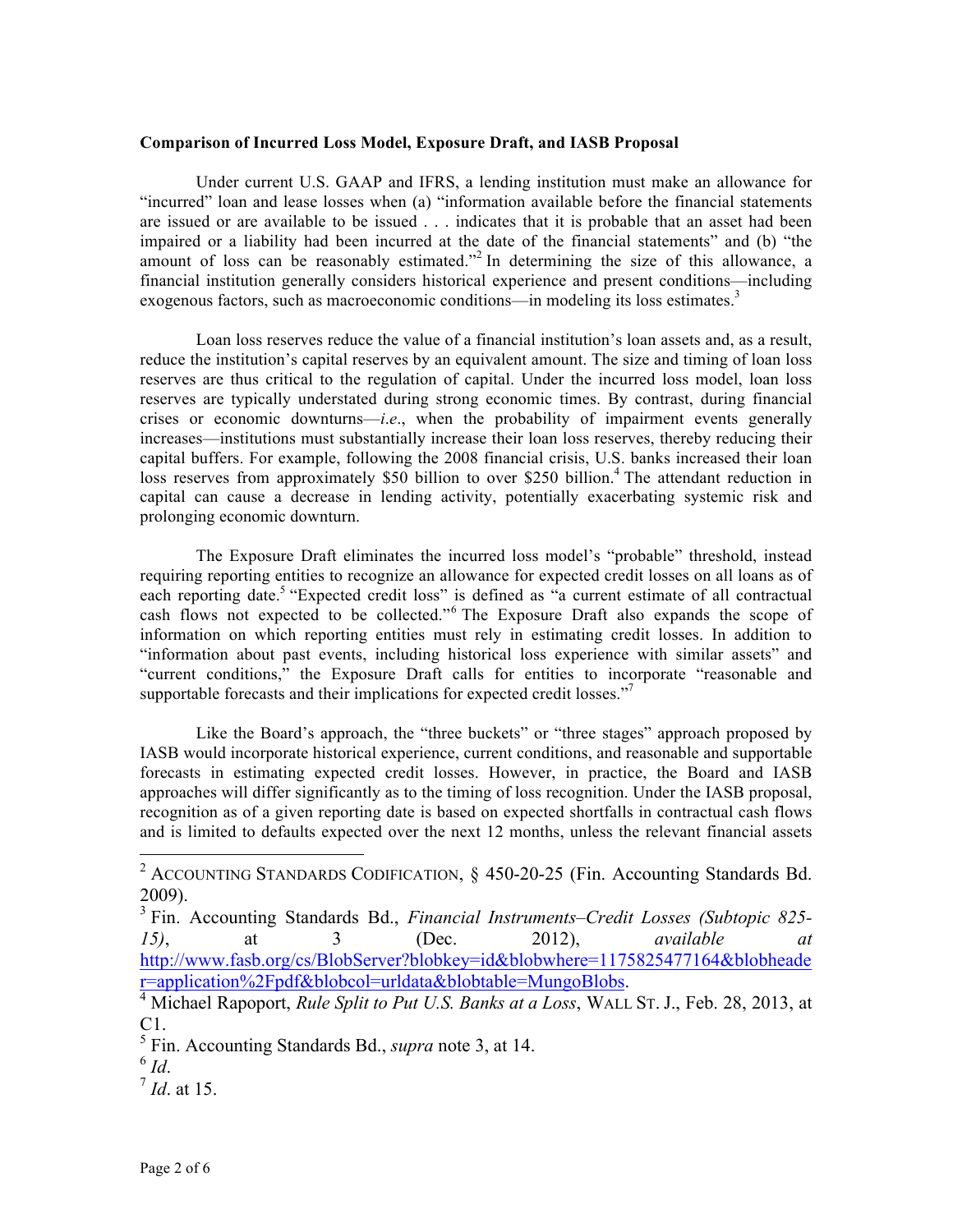have undergone "significant credit deterioration."<sup>8</sup> In the event of such deterioration, the full amount of expected loss would be recognized immediately. The IASB proposal will also likely lead to lower reserve levels than many U.S. financial institutions recognize for commercial and other loans, where greater than 12 months of reserves are often recognized, depending upon the asset class.

# **Critique of the Exposure Draft and Recommendations**

# *Reliability and Volatility*

The Exposure Draft would require financial institutions to project numerous economic factors (*e*.*g*., default rates and housing prices) into the remote future. However, the reliability of economic and credit forecasts beyond a 12- to 24-month horizon is generally *de minimis*. Amassing sufficient data to substantiate such forecasts as "reasonable and supportable" is likely to prove challenging, if not impossible, and, in any event, investors and other end-users of financial statements are unlikely to heed projections predicated on distant future events. Thus, the Exposure Draft would likely have the unintended consequence of reducing the accuracy of an institution's loan loss reserves. By contrast, the IASB "three bucket" proposal requires forecasts over a more reasonable term of 12 months from the reporting date, absent any indication of significant credit deterioration.

The Exposure Draft's forecasting requirements will capture contingent losses. To the extent that the goal of recording such contingent losses is to strengthen capital adequacy, we believe that this objective would be better addressed by regulatory means rather than by changing the underlying accounting treatment. Just as catastrophic loss reserves are not recorded for likely but contingent future catastrophic events,<sup>9</sup> credit impairment losses should not be recorded for likely but contingent changes in credit cycles.

The Exposure Draft may also introduce significant volatility to the reserving process. When extended across the expected lifetime of certain assets—for example, the 7- to 10-year expected lifetime of a 30-year home mortgage—even slight changes in economic indicators serving as the basis for loss forecasts could result in significant reserve volatility from period to period. In the early stages of an unexpected economic downturn, the results could be especially dramatic, as rapidly deteriorating economic indicators are extrapolated across the full lifetime of a home loan lender's balance sheet loan assets. While the incurred loss model may have required "too little, too late" in 2008, the Exposure Draft could contribute significantly to the procyclicality of the banking system, thus accelerating an incipient recession.

To address these concerns, we would first encourage the Board to clarify its interpretation of the term "expected," as this will have a significant effect on the types of data used by financial institutions to support their estimates. Consistent with other industry commenters, we support an interpretation of "expected" that includes only those future losses that institutions believe can be estimated with "reasonable confidence," without regard to whether a loss was already incurred. Indeed, further interpretive guidance as to the meaning of "expected credit losses" is logically necessary, given that the Exposure Draft's definition is circular (*i*.*e*., such losses are defined as "a

<sup>&</sup>lt;sup>8</sup> Int'l Accounting Standards Bd., *supra* note 1, at 39.

<sup>&</sup>lt;sup>9</sup> ACCOUNTING STANDARDS CODIFICATION,  $\frac{\sqrt{5}}{9}$  944-40-55-2 (Fin. Accounting Standards Bd. 2009).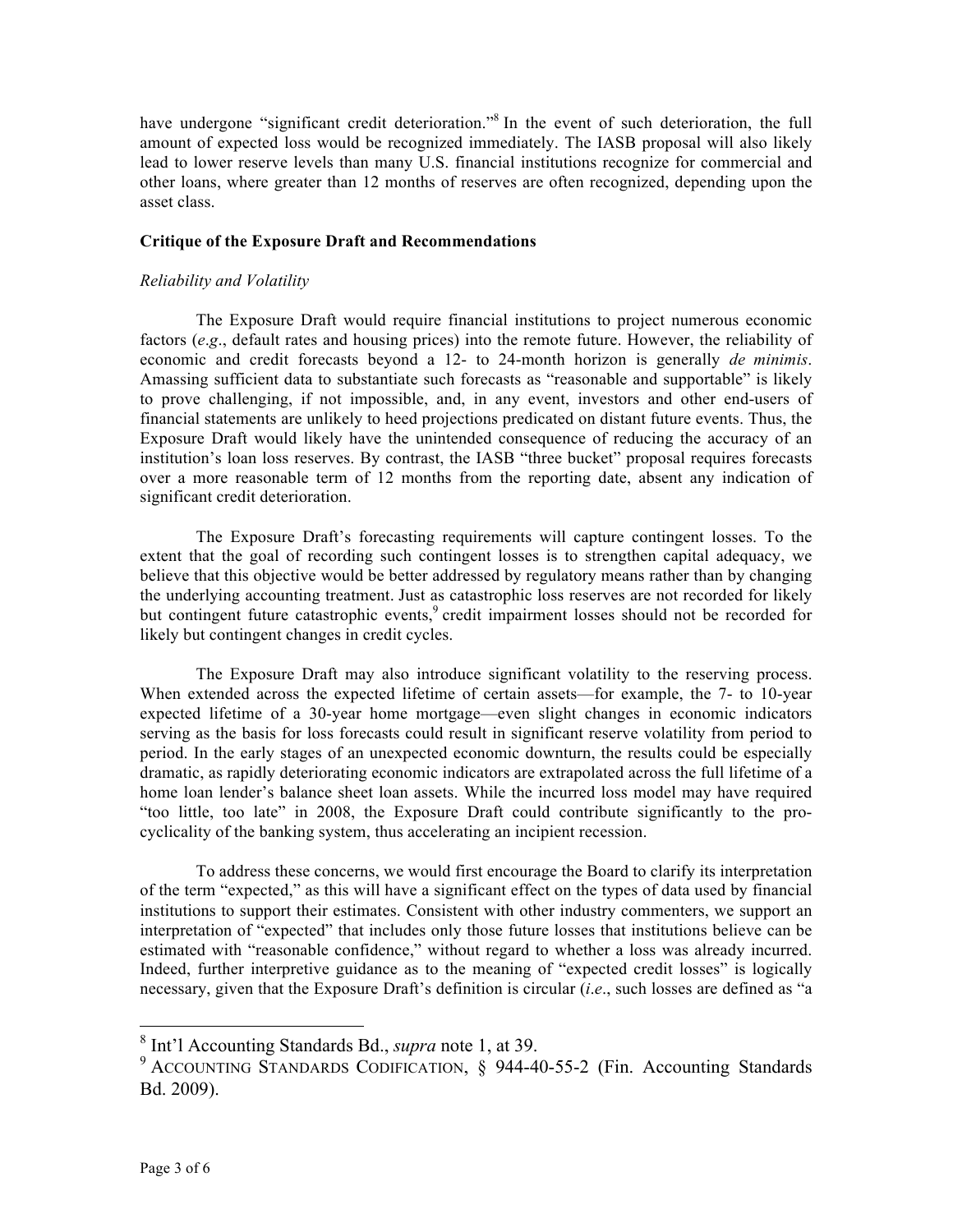current estimate of all contractual cash flows not *expected* to be collected" (emphasis added)). Our suggested approach would simplify the analysis and require fewer changes to financial institutions' credit evaluation processes, while at the same time achieving the forward-looking risk management that the Exposure Draft sets as its objective. Furthermore, limiting "expected" losses in this manner would likely reduce volatility in loan loss and capital reserves by simplifying the factors involved in the relevant calculations.

An alternative approach would be to amend the Exposure Draft to set the expected loss measurement period to the greater of 12 months or a period that is "reliably estimable and predictable," thus setting the presumptive duration of forecasts at a more reasonable 1-year period rather than the Exposure Draft's life of asset duration.<sup>10</sup> Such an amendment would still capture virtually all expected credit losses for non-performing assets, as negative credit risk indicators tend to appear early in the life of a given asset. Moreover, estimates of expected credit losses would by definition be premised on a more reliable basis than the Exposure Draft's "life of asset" approach. While some might argue that the "reliably estimable and predictable" time horizon could evolve over time or even shrink during times of economic stress, in practice, reserve volatility would generally be curtailed by prudential management practices and regulatory scrutiny. Perhaps most importantly, this amendment could also facilitate convergence of the Board and IASB standards, thus mitigating the competitiveness concerns raised by the Exposure Draft.

# *Competitiveness*

If both the Exposure Draft and the IASB proposal are implemented in their present form, U.S. financial institutions—most notably U.S. banks—will stand at a competitive disadvantage to their international peers. Assuming that no significant credit deterioration has occurred as to a given asset, a financial institution subject to the IASB proposal will be required to recognize reserves against losses expected over the immediately following 12-month period. By contrast, a U.S. competitor will be required to recognize reserves against losses expected over the full lifetime of an economically equivalent asset. As noted earlier, this is tantamount to an additional capital charge against U.S financial institutions. For example, some have estimated that U.S. banks will have to increase loan loss reserves by close to 50% as a result of the Exposure Draft.<sup>11</sup> As U.S. banks currently hold \$162 billion in loan loss reserves,<sup>12</sup> this would represent a substantial write-down of U.S. bank capital. For certain classes of assets, such costs may be prohibitive in a competitive marketplace, and U.S. banks could see their business vanish or migrate overseas.

Inconsistent international standards will also complicate financial statement end-users' ability to compare U.S. and foreign financial institutions and could affect the way investors view the strength of U.S. capital reserves. We urge the Board to consider comments received on the Exposure Draft in conjunction with the parallel comment process currently underway with respect

<sup>&</sup>lt;sup>10</sup> See Letter from U.S. Banking Industry to Leslie F. Seidman, Chairman, Financial Accounting Standards Board, and Hans Hoogervorst, Chairman, International Accounting Standards Board (May 10, 2013), *available at* http://www.fasb.org/cs/BlobServer?blobkey=id&blobwhere=1175826921545&blobheade r=application%2Fpdf&blobcol=urldata&blobtable=MungoBlobs. <sup>11</sup> Rapoport, *supra* n. 4, at C1.

 $^{12}$  *Id*.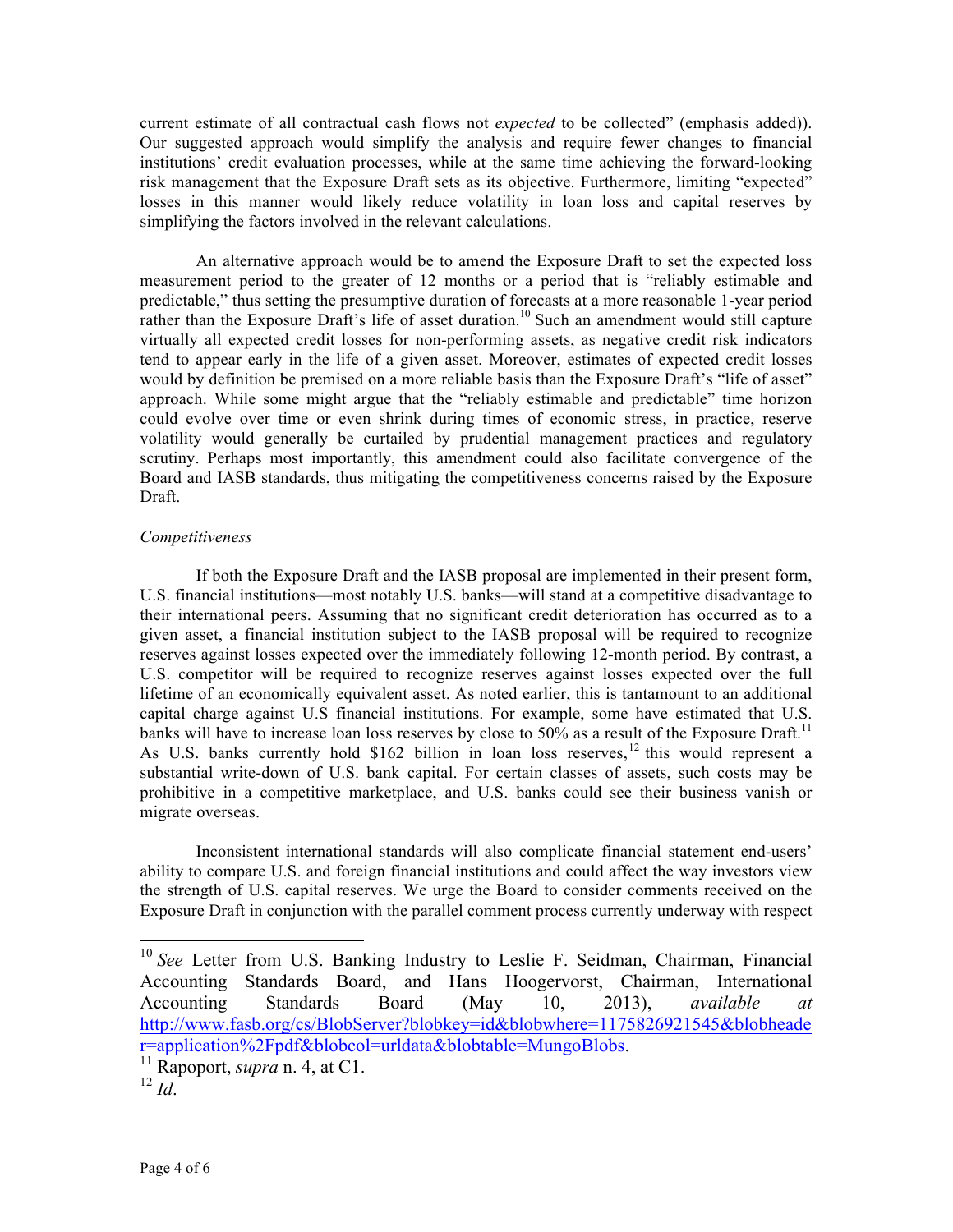to the IASB proposal. We would encourage the Board to work closely with IASB to develop an internationally consistent standard and ensure a level playing field.

#### *Application to Debt Securities*

The Exposure Draft's primary objectives are to provide financial statement users with more decision-useful information about expected credit losses and to reduce complexity by establishing a consistent measurement approach for both loans and debt securities. The Board asserts that the incurred loss model's "probable" recognition threshold interfered with the timely recognition of credit losses and overstated assets during the 2008 financial crisis. However, debt securities, which have readily determinable fair values, accurately and timely reflected the market's view of fair value. As a result, debt securities were *not* in fact overstated during the crisis, because they were either carried or otherwise disclosed at fair value. Fair value reflects the market's estimate of credit losses, and existing U.S. GAAP for debt securities—as modified in 2009—appropriately separates and recognizes "other than temporary impairment" credit losses in net income, whether or not the securities are carried at fair value. Current U.S. GAAP measures the expected credit loss by comparing the expected cash flows discounted at the effective interest rate of the debt security to the amortized cost and writes down the amortized cost.

We believe that the Exposure Draft has introduced unwarranted complexity for debt securities. Such complexity exists in two respects: (i) preparers must develop estimated credit losses on instruments that they may hold or sell, identify purchased credit impaired assets, and determine how to apply nonaccrual income recognition and cost recovery accounting to structured securities, and (ii) end-users will observe a reported interest yield that is understated for purchased credit impaired assets and unnecessarily variable due to nonaccrual income and cost recovery recognition rules.

Furthermore, financial institutions normally assess the credit risk of debt securities on a security-by-security basis, whereas the expected loss approach suggested by the Exposure Draft is more appropriate for establishing impairment for pools of assets (*e*.*g*., loans). While superficially similar, the loan and debt markets are sufficiently distinct to warrant a more nuanced accounting treatment that recognizes the distinctions between these two types of instruments.

We therefore urge the Board to exclude debt securities from the scope of the Exposure Draft and retain the current impairment model under U.S. GAAP. The accounting treatment of "other than temporary impairment" of debt securities was significantly overhauled in 2009, and common industry practices on securities impairment, fair value frameworks, and fair value disclosure have developed in recent years to address what concerns did arise from the 2008 financial crisis.<sup>13</sup> Today's accounting for debt securities appropriately identifies "other than temporary" expected credit losses in net income and maintains an amortized cost and expected yield that reflects the economics at the time of purchase, adjusted for changes due to prepayments, instrument-specific credit losses, debt modifications, and other factors. We believe the amortized cost basis of debt securities should continue to represent the present value of future

<sup>&</sup>lt;sup>13</sup> Letter from Michael L. Gullette, Vice President, Accounting and Financial Management, American Bankers Association, to Leslie F. Seidman, Chairman, Financial Accounting Standards Board (May 14, 2013), *available at*  http://www.aba.com/Solutions/Acct/Documents/ImpairmentABAcommentlettertoFASB2 013FINAL.pdf.